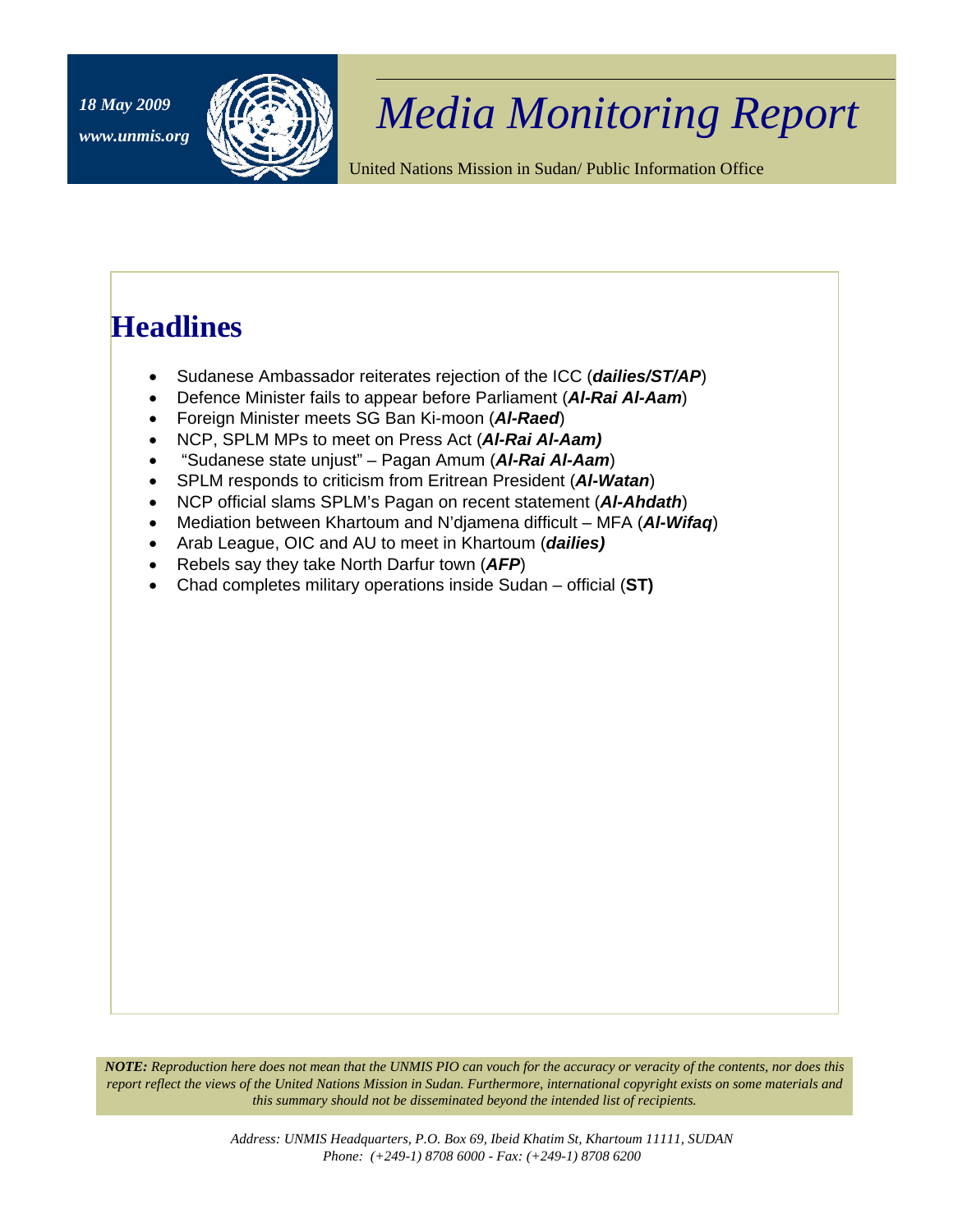# **Highlights**

## **Highlights**

#### **Sudanese Ambassador reiterates rejection of the ICC**

Commenting on reports of a Sudanese rebel leader who would appear before the ICC today to listen to charges of war crimes, the Sudanese Ambassador to UN Abdul Mahmoud Abdul Haleem said, "We reject the trial or appearance of any Sudanese national before the Court" *Al-Rai Al-Aam* reports. "Appearance of Bahr Idriss Abu Garda before the ICC is a laughable play of bad production, intended to win the court a missing credibility," he said. According to *Al-Sahafa*, Abu Garda arrived in The Hague aboard a commercial flight and will leave The Hague after interrogation. "Abu Garda has surrendered himself to the ICC. But the government's decision is that it will not hand over any Sudanese national for trial abroad since the Sudanese judiciary is competent. It is strange that a person thinks he can find justice with foreigners," Director of Protocol Ali Yousuf, told *Al-Watan* yesterday.

**Sudan Tribune website** 17/5/09 reported the ICC managed to secure the appearance of the first suspect in relation to the Darfur case investigated by the Hague based court since 2005.

Bahr Idriss Abu Garda, the leader of the Darfur United Resistance Front, arrived in the Netherlands yesterday afternoon coming from Egypt aboard a commercial flight, according to an Egyptian journalist speaking to the *Associated Press*.

An ICC official speaking to Sudan Tribune declined to say whether the court coordinated Abu Garda's route with Egyptian authorities.

The rebel leader was believed to have been residing in Libya over the last few months. He stands accused by the ICC prosecutor of being the commanders who led a deadly attack on African peacekeepers in October 2007.

Abu Garda however has been ordered to remain within the confines of the confidential location that has been assigned to him by the court. He is also prohibited from discussing the case publicly or the evidence.

The Sudanese government downplayed the significance of Abu Garda's appearance saying that they stick to their position on the ICC.

"We are sticking to our position that no Sudanese person should be handed over to the court, even a Darfur rebel" Ali Yusuf Ahmed from Sudan's Ministry of Foreign Affairs told *Reuters*.

The ICC has issued three arrest warrants against Sudanese president Omer Hassan Al-Bashir, former Sudanese state minister for humanitarian affairs Ahmed Haroun and Darfur militia leader Ali Kushayb.

Other Darfur rebel groups also welcomed Abu Garda's surrender including Sudan Liberation Movement (SLM) headed by Abdel-Wahid Al-Nur as well as Justice and Equality Movement (JEM) led by Khalil Ibrahim.

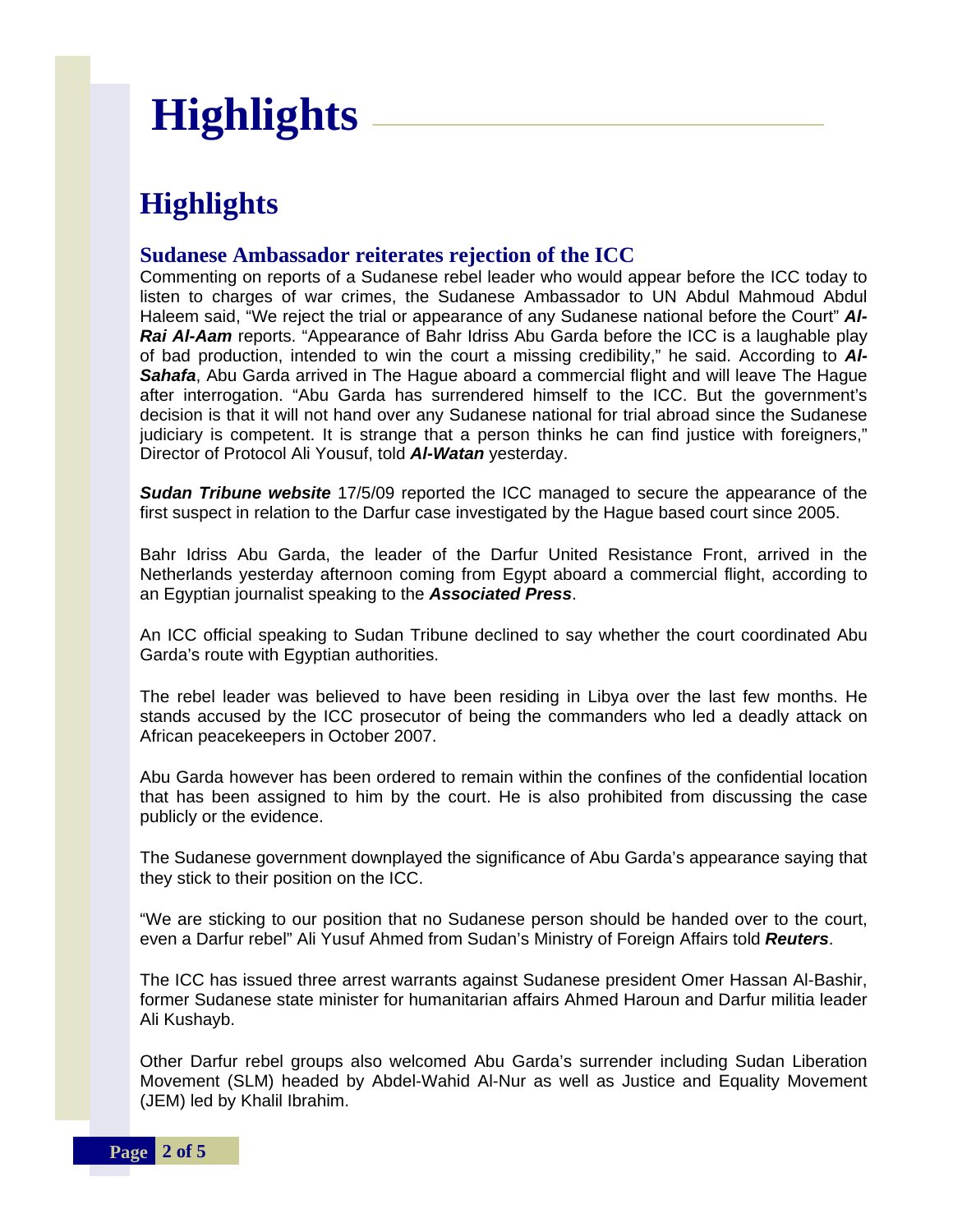Al-Nur lauded "courage" demonstrated by Abu Garda "in responding to call of justice".

"This step should set an example to everyone; particularly Bashir and other suspects. If they are innocent it will show in this court of law. They should think twice about their position. We in SLM reiterate our full cooperation with the ICC" he said.

JEM spokesperson Ahmed Hussein said that this step proves that the ICC "is not targeting the Sudanese regime as they try to portray but it is prosecuting everyone who commits crimes in Darfur".

#### **Defence Minister fails to appear before Parliament**

Defence Minister Gen. Abdul Rahim Mohamed Hussein has apologized for the third time that he would not be available for the Parliament to reply to an urgent question raised about the recent trucks convoy attack in eastern Sudan reportedly carried out by Israeli aircraft, *Al-Rai Al-Aam*  reports. The National Assembly Security and Defence Committee Chairman Gen. Jalal Tawor said the Defence Minister's excuse was unacceptable and his committee would insist on his appearance before the Parliament.

#### **Foreign Minister meets SG Ban Ki-moon**

Foreign Minster Deng Alor who is leading Sudan delegation for participation in the conference of UN agencies met yesterday with the UNSG Ban Ki-moon, *Al-Raed* reports. The meeting focused on relationship between Sudan and UN, the situation in Darfur and the ICC.

#### **NCP, SPLM MPs to meet to resolve differences over Press Act**

The NCP and SPLM parliamentary groups are to meet today in a bid to iron out differences over the draft Press Act that will be tabled before parliament tomorrow, **Al-Rai Al-Aam** reports.

#### **"Sudanese state unjust" – Pagan Amum**

*Al-Rai Al-Aam* reports SPLM SG Pagan Amum as saying that the "Sudanese state is unjust because it has concentrated development in the north and central Sudan only". Amum made the remarks while addressing a rally in Ed-Damazin yesterday.

#### **NCP official slams SPLM's Pagan on recent statement**

Senior NCP member, Amin Hassan Omar, has condemned recent statements by SPLM Secretary General Pagan Amum accusing the NCP of arming militias to cause insecurity in southern Sudan, reports *Al-Ahdath*.

#### **SPLM responds to criticism from Eritrean President**

Reacting to the recent Eritrean President Issias Afwerki's accusations of corruption against the SPLM, GoSS Minister for the Presidency, Luka Biong, said that the SPLM welcomes constructive criticism and assured that the GoSS is exerting efforts to combat corruption and insecurity in southern Sudan, reports **Al-Wattan**.

#### **Mediation between Khartoum and N'djamena difficult – MFA**

*Al-Wifaq* reports MFA spokesperson Ali Al-Sadiq as saying that the situation between Sudan and Chad is presently tense, making engagement in dialogue difficult. However, he said Qatar is making efforts to that end.

#### **Arab League, OIC and AU to meet in Khartoum**

*Local dailies* report the Arab League SG Amr Musa, OIC SG Akmal Al-Din Ihssan and AU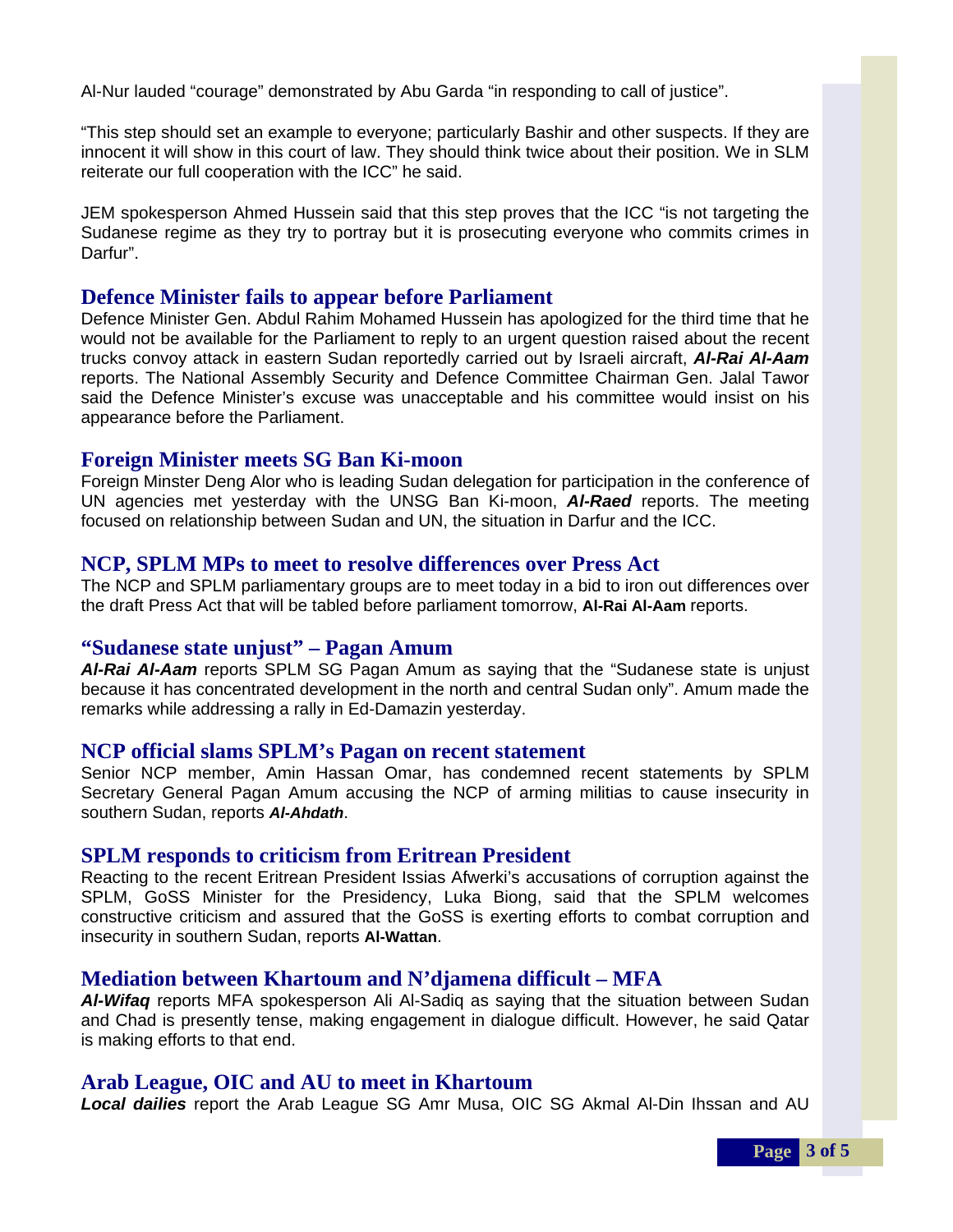Commission Chairman person Jean Ping and the Sudanese governemnt will hold a consultative meeting today in Khartoum. *Al-Sahafa* reports MFA spokesperson Ali Al-Sadiq as saying that the meeting would focus on the need to revoke the arrest warrant issued for President Al-Bashir. The delegations participating in the meeting will also visit El Fasher to meet with UNAMID and will hold a press conference at the end of their mission to announce results of their consultations.

*SUNA* reports President Al-Bashir yesterday briefed both the Arab League's Secretary General Amr Musa and the Commissioner of the African Union Jean Ping on recent developments in Darfur. Speaking at a press conference following their official meeting yesterday, Sudanese Minister of State for Foreign Affairs Ali Karti said that "the President had discussed with the two officials progress of the Doha talks, other peace initiatives, the current conflict on the Sudanese-Chadian border in addition to other issues of mutual concern

#### **Rebels say they take North Darfur town**

*AFP* 17/5/09 — JEM rebels said yesterday they had seized a town in North Darfur after a clash with regular Sudanese forces.

"Yesterday afternoon our forces entered Kornoy after forcing out two Sudanese army brigades," JEM spokesman Ahmed Hussein told *AFP*. He said he had no information yet about casualties.

UNAMID spokesman in Darfur, said he had "information about fighting in the Kornoy region 300 kilometres (185 miles) west of El-Fasher," the capital of North Darfur.

"Sudanese soldiers arrived at a UNAMID base in the Ambaro region 50 kilometres (30 miles) from Kornoy, and told our people they had been attacked yesterday afternoon by heavily armed JEM forces on board 70 vehicles," Kamal Saiki told *AFP*.

The soldiers said the fighting lasted for three hours. Saiki said part of the government force withdrew towards Ambaro and another part towards Al-Tina. He said the UNAMID unit had seen two wounded soldiers. There was no immediate comment from the Sudanese military.

"JEM has taken Kornoi. We attacked a garrison there. We want to clear them out of the area," JEM leader Khalil Ibrahim told *Reuters* by satellite telephone, according to *Sudan Tribune*.

"We now control a very large area. JEM will proceed to control the whole area — the whole of Darfur, including the capitals," he said.

JSR Rodolphe Adada condemned yesterday's attack, said a statement from the peacekeepers.

"I call on all the parties to the Darfur conflict to refrain from the use of violence, to seek a peaceful resolution to their problems, notably through the Doha process, and to work towards a cessation of hostilities," said Adada.

#### **Chad completes military operations inside Sudan – official**

*Sudan Tribune website* 17/5/09 — The Chadian army announced yesterday its withdrawal from Sudan after capturing 100 rebels who had sought refuge there.

Chad air army raided three times the area of Jabel Sandu south of El Geneina, which lies about 60 kilometers inside Sudan. Chadian rebels said they were now based inside their country while Khartoum refused to react militarily to the Chadian incursions calling for political solution to